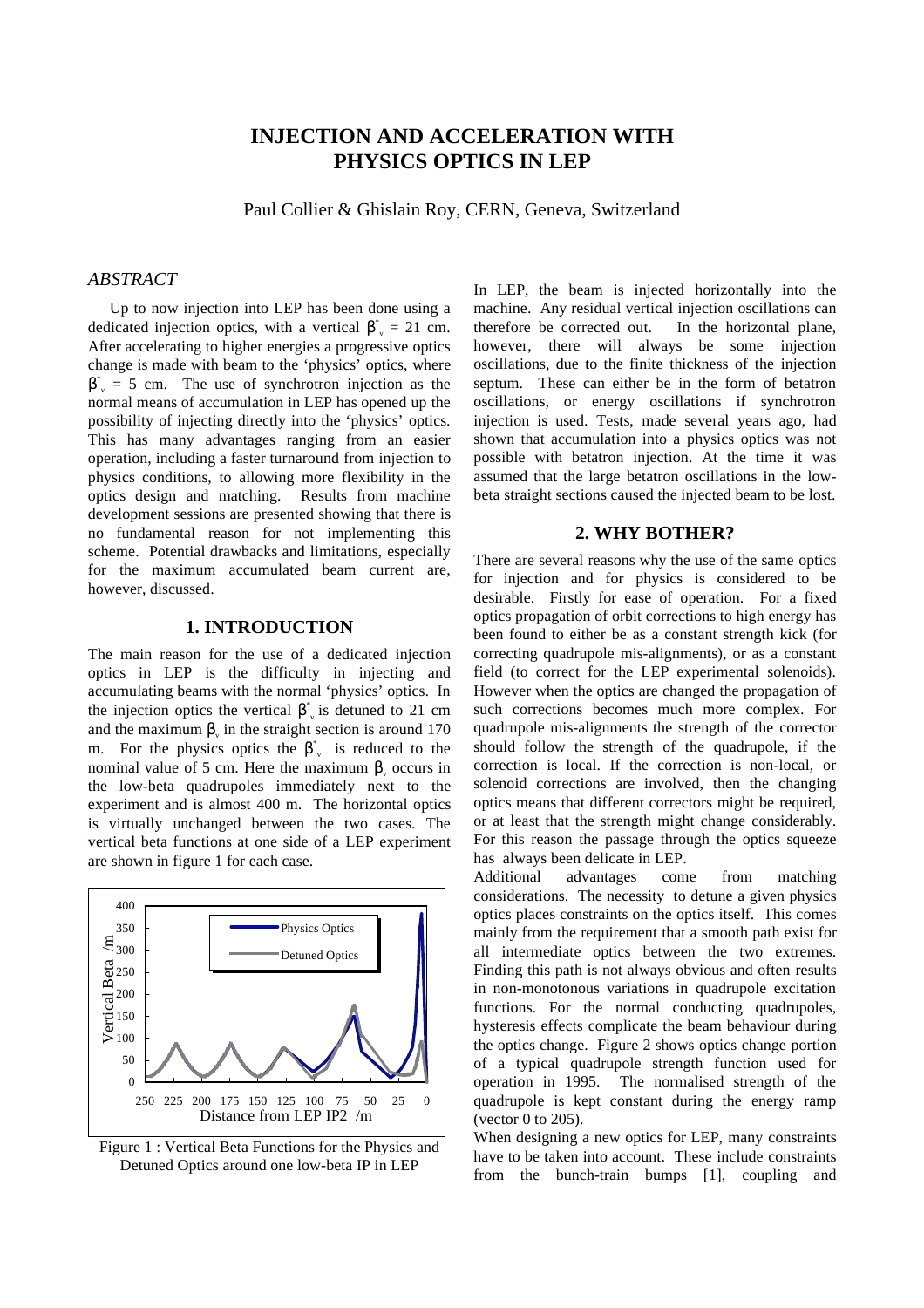experimental background conditions which are all concentrated in the low-beta insertions. It is proving increasingly difficult to satisfy all the known constraints and still be able to detune the optics to inject at a  $\beta^*$  of 21 cm. Removing the need for this de-tuning helps ease the matching process.



Figure 2 : Typical LEP Insertion Quadrupole Function. Vector Zero Corresponds to Injection. The Squeeze Takes Place (at 45 GeV) Between Vectors 210 and 232.

# **3. SYNCHROTRON INJECTION**

During the last year, LEP has been operated with injection in synchrotron phase space [2] . This mode of operation is characterised by very high injection and accumulation efficiencies and easy operational maintenance. One of the main features of synchrotron injection is the absence of injection oscillations in the straight sections of the machine. The beam is injected with an energy offset  $(\Delta P/P)$  and adjusted such that it follows the natural closed orbit of a particle having that energy. The injected beam then performs energy oscillations at the synchrotron tune  $(Q_s)$ , which translate into transverse motion of the beam only in regions where the (horizontal) dispersion is non zero. Typical examples

of first turn trajectories for betatron and synchrotron injection are shown in figures 3 and 4 respectively.

In addition to the flat trajectories in the insertions, synchrotron injection offers faster damping and a larger dynamic acceptance than betatron injection. Also, with reduced betatron injection oscillations, a transverse feedback system can work more effectively.

With the reduced oscillations in the straight sections it was decided to try again to inject into the physics optics.



Figure 3 : Comparison Between Injection Point Steering for A) Betatron and B) Synchrotron Injection.

#### **4. RESULTS**

Using synchrotron injection beam was successfully injected and accumulated with the squeezed optics. Figure 5 shows the quality of the injection, characterised by the injection efficiency into an empty machine as a function of the energy offset of the injected beam.



Figure 3 : Horizontal First Turn Trajectory for Synchrotron Injection with ∆P/P at -0.6%